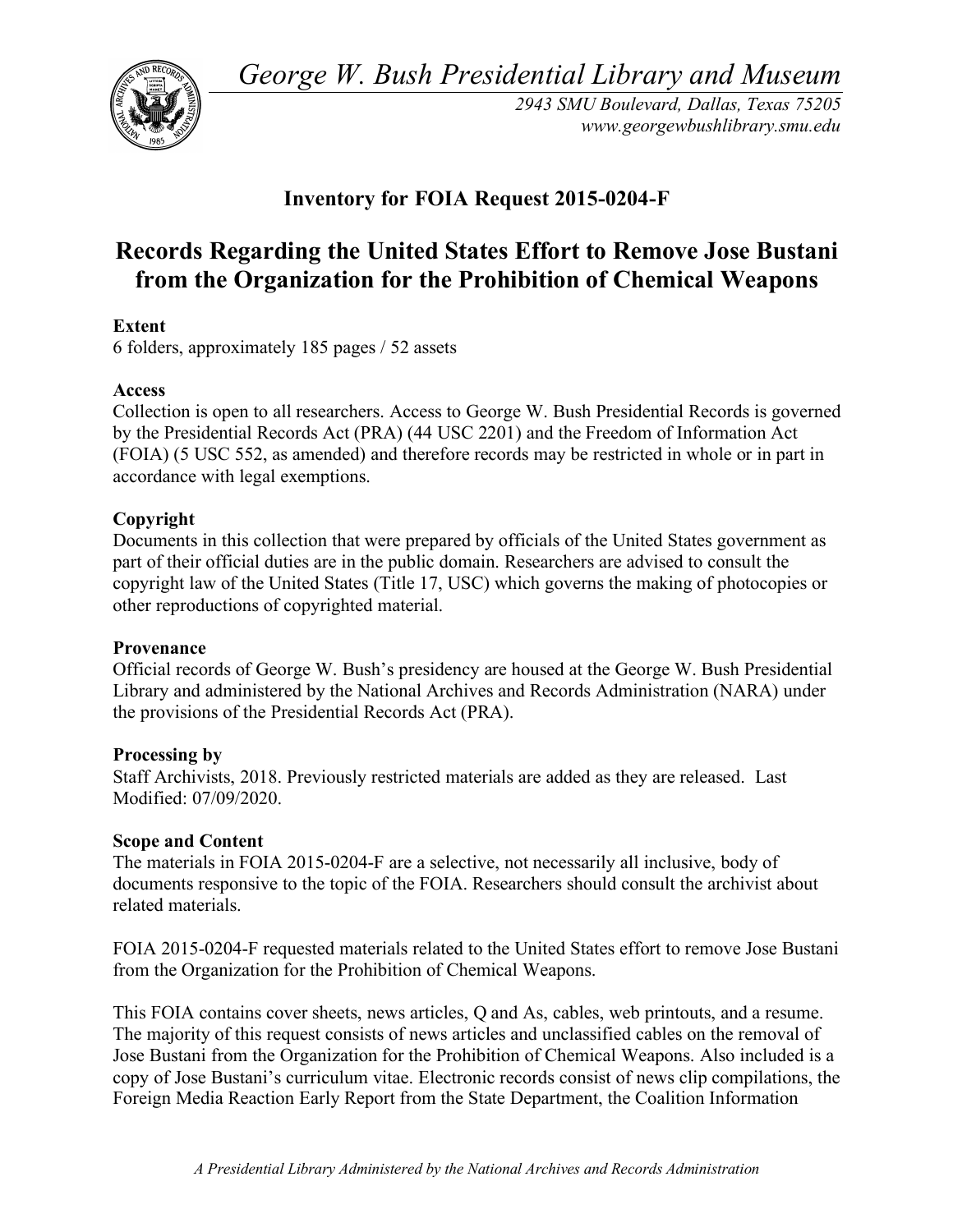Centre World Briefing, a press briefing by Ambassador Richard Boucher, and a final press guidance package from the State Department.

 Please note that a portion of classified records related to this request has not yet been processed. Additional records will be provided as they become available.

#### **System of Arrangement**

 The materials in FOIA 2015-0204-F are a systematic body of documents responsive to the topic of the FOIA. Researchers should consult an archivist about related materials.

 Documents responsive to this FOIA were found in these collection areas – Staff Member Office Files and George W. Bush Presidential Electronic Records.

 Staff Member Office Files are maintained at the folder level by staff members within their individual offices and document all levels of administration activity.

 Staff Member Office Files are processed at the folder level, that is, individual documents are not selected and removed from a folder for processing. While this method maintains folder integrity, it frequently results in the incidental processing of documents that are not wholly responsive to the subject area.

 The Executive Office of the President (EOP) instance of the Electronic Records Archive (ERA) contains electronic records created or received by President George W. Bush. These records are stored in Search and Access Sets (SAS) that represent their originating computer program, such as Exchange Email or the Worker and Visitor Entry System (WAVES). In addition to records captured from the White House's electronic systems, EOP-ERA also contains records from the home and shared drives used by White House staff.

 The following is a list of electronic search results lists (SRLs) and folders processed in response to FOIA 2015-0204-F:

 *George W. Bush Electronic Records* 

 ARMS\_To contains 36 assets ARMS\_From contains 16 assets

## *George W. Bush Textual Records*

#### **Box 1**

#### **Staff Member Office Files**

National Security Council – Counterproliferation Strategy

Mcgee, Jennifer (Jenny)

Bustani: Background

Bustani: Bustani

Bustani: Press